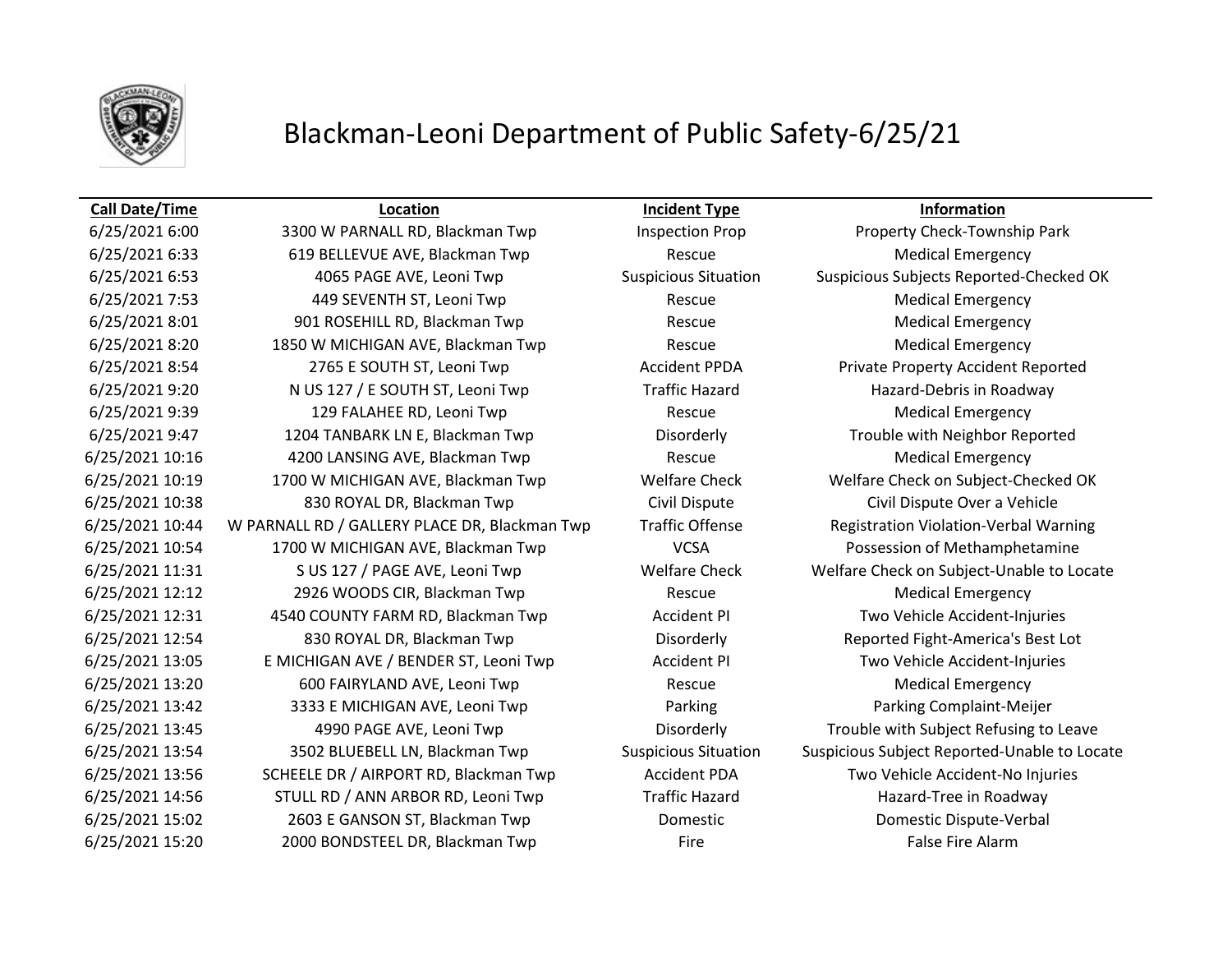

# Blackman-Leoni Department of Public Safety-6/25/21

# **Call Date/Time Location Incident Type Information**

6/25/2021 15:49 SPRINGPORT RD / AIRPORT RD, Blackman Twp Accident PDA Two Vehicle Accident-No Injuries 6/25/2021 15:52 2777 AIRPORT RD, Blackman Twp Accident PDA Two Vehicle Accident-No Injuries 6/25/2021 15:56 1850 W MICHIGAN AVE, Blackman Twp Warrants Attempted Warrant Pick-Up-No Contact 6/25/2021 16:20 857 S DETTMAN RD, Leoni Twp Rescue Medical Emergency 6/25/2021 16:21 830 ROYAL DR, Blackman Twp Disorderly Subject Refusing to Leave-America's Best 6/25/2021 16:40 208 WATTS ST, Blackman Twp Accident PPDA Private Property Accident Reported 6/25/2021 16:44 3140 E MICHIGAN AVE, Leoni Twp Disorderly Subject Refusing to Leave-Dollar Tree 6/25/2021 17:02 N DETTMAN RD / SEYMOUR RD, Blackman Twp Accident PDA Reported One Vehicle Accident-Not Located 6/25/2021 17:12 830 ROYAL DR, Blackman Twp MDOP Damage to Property Reported-America's Best 6/25/2021 17:17 2917 ASHTON RIDGE DR, Blackman Twp Loud Music Loud Music Complaint-Verbal Warning 6/25/2021 17:55 1700 W MICHIGAN AVE, Blackman Twp Larceny Retail Fraud-Walmart 6/25/2021 17:57 3145 WRIGHT CT, Summit Twp Fire Fire Assist to Summit Township Fire Department 6/25/2021 19:33 3814 CATALPA, Blackman Twp Disorderly Trouble with Juveniles Reported 6/25/2021 19:46 329 GILMORE CT, Leoni Twp Rescue Medical Emergency 6/25/2021 19:47 1911 SPRINGPORT RD 8, Blackman Twp Disorderly Trouble with Subjects Reported 6/25/2021 20:03 3509 PRIMROSE LN, Blackman Twp Rescue Rescue Medical Emergency 6/25/2021 20:27 349 GOOSE LAKE DR, Leoni Twp Rescue Rescue Medical Emergency 6/25/2021 21:00 3300 W PARNALL RD, Blackman Twp Inspection Prop Property Check-Township Park 6/25/2021 21:25 S LAKESIDE DR / BENNETT DR, Leoni Twp Traffic Offense Fail To Signal Turn-Verbal Warning 6/25/2021 21:25 3123 WHIPPLE RD, Leoni Twp Rescue Rescue Medical Emergency 6/25/2021 21:57 3141 PAGE AVE, Leoni Twp Suspicious Situation Suspicious Subject Reported-Checked OK 6/25/2021 22:26 N ELM RD / SEYMOUR AVE, Blackman Twp Traffic Offense Suspended License-Citation Issued 6/25/2021 22:34 534 WAYNE ST, Blackman Twp **Disorderly Example 1** Fireworks Complaint 6/25/2021 23:58 SPRINGPORT RD / BONDSTEEL DR, Blackman Twp Accident PDA One Vehicle Accident-No Injuries 6/26/2021 0:43 155 FACTORY RD, Leoni Twp Alarm False Burglar Alarm 6/26/2021 1:17 2401 HILTON RD, Leoni Twp Welfare Check Welfare Check on Subjects-Checked OK

6/25/2021 15:39 805 BROWNING AVE, Blackman Twp Suspicious Situation Suspicious Subjects Reported-Unable to Locate 6/25/2021 23:00 4141 CHELSEA CT, Blackman Twp Animal Complaint Barking Dog-Citation Issued-Previous Warnings